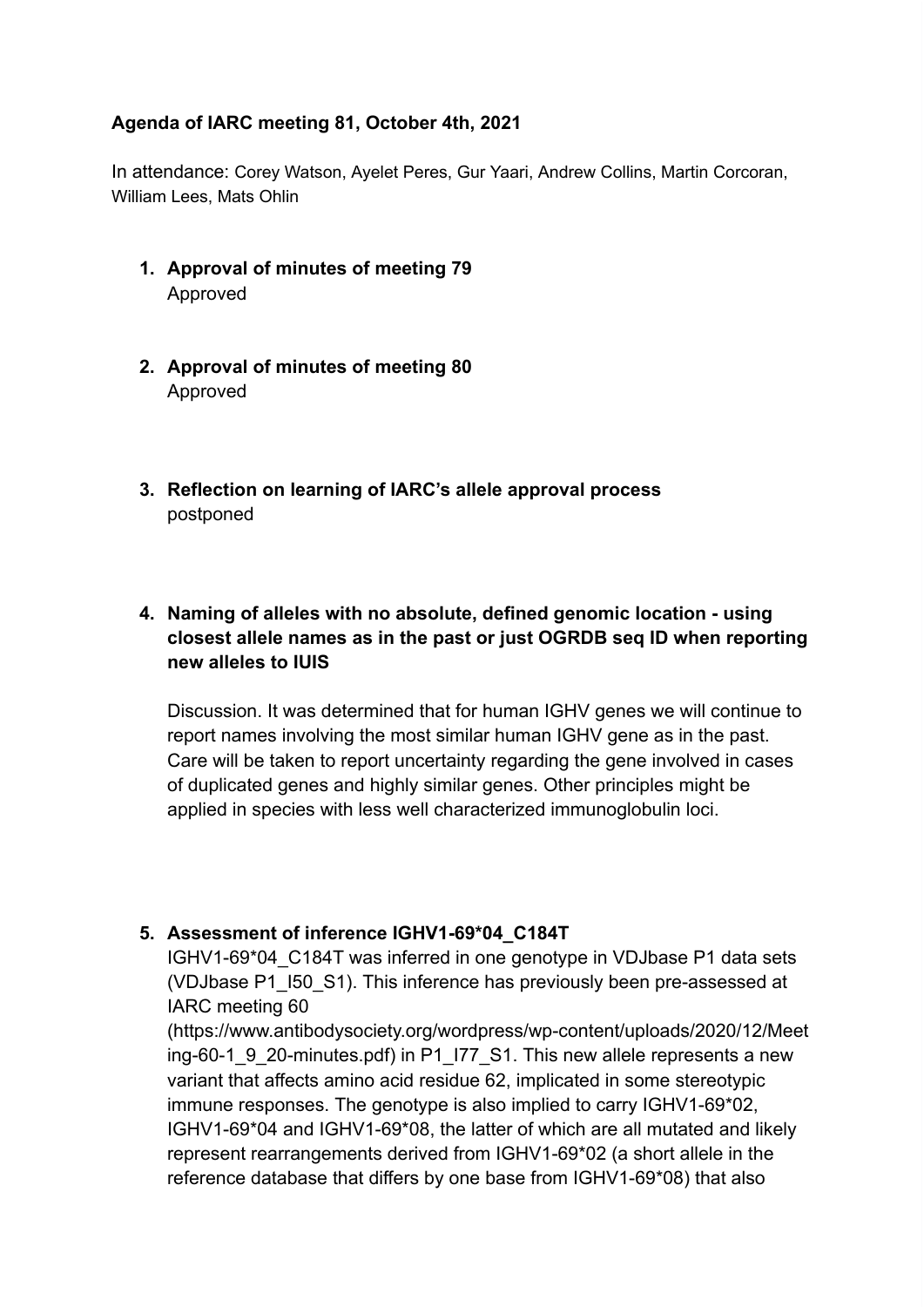incorporated the final base(s) of the IGHV gene into their sequence and thus were misassigned to IGHV1-69\*08 by IgBLAST. The novel allele is the most expressed allele in the repertoire (40% allelic frequency; 2.4% of the total unmutated population). It is represented by 108 unmutated sequences and 108 unique CDR3s in the unmutated set. Haplotyping based on allelic diversity in IGHJ6 is not possible. IARC infers the sequence at Level 1 only up to and including base 319 in agreement with past practice. It is acknowledged that the allele most likely carries one additional base, typically A, at base position 320. A trailing "." indicates IARC's opinion that the sequence is likely to contain an additional 3' nucleotide for which there is insufficient evidence to make an affirmation.



OGRDBplots data on IGHV1-69\*04\_C184T:

The allele is given the name IGHV1-69\*i03.

#### >IGHV1-69\*i03 (IGHV1-69\*04\_C184T)

CAGGTCCAGCTGGTGCAGTCTGGGGCTGAGGTGAAGAAGCCTGGGTCC TCGGTGAAGGTCTCCTGCAAGGCTTCTGGAGGCACCTTCAGCAGCTATG CTATCAGCTGGGTGCGACAGGCCCCTGGACAAGGGCTTGAGTGGATGG GAAGGATCATCCCTATCTTTGGTATAGCAAACTACGCACAGAAGTTCCAG GGCAGAGTCACGATTACCGCGGACAAATCCACGAGCACAGCCTACATGG AGCTGAGCAGCCTGAGATCTGAGGACACGGCCGTGTATTACTGTGCGAG AG.

We recognize that this allele might be located at IGHV1-69 and/or IGHV1-69D and IARC gene naming does not reflect a position on this matter.

**6.** Followup: The problem of identical sequences associated to **different/duplicated genes in germline gene databases and the impact of**